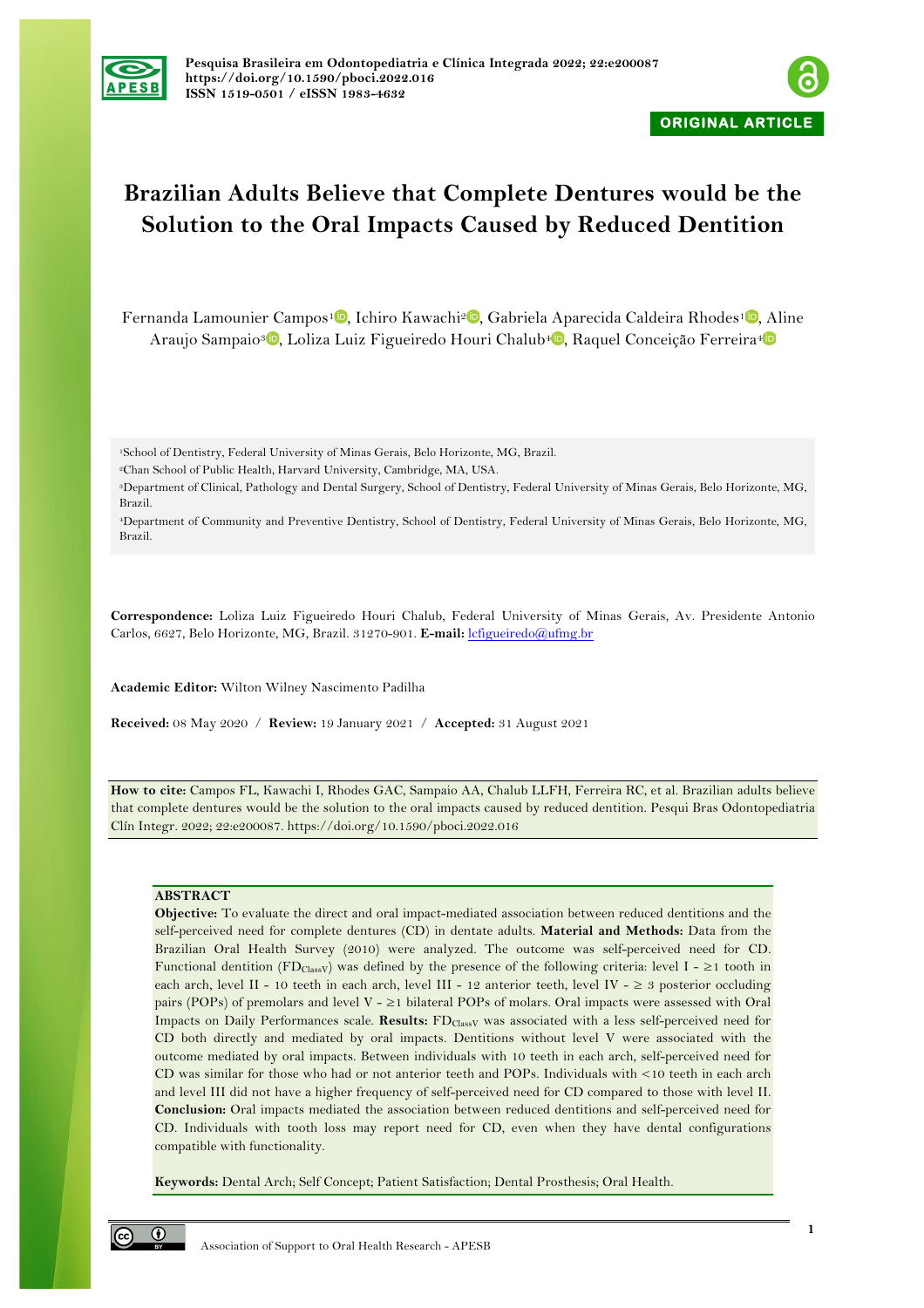#### **Introduction**

Oral health is a fundamental component of general health, physical and mental wellbeing, as well as the capacity to speak, smile, smell, taste, touch, chew, swallow and transmit a variety of emotions through facial expressions with confidence and without pain, discomfort or disease in the craniofacial complex [1]. Moreover, oral health is influenced by the values, perceptions, expectations, and attitudes of individuals and communities [2].

Patient-centered measures have been incorporated into the assessment of physical, psychological, and social aspects of oral health beyond strictly clinical and normative measures [3]. This approach considers oral health to be a determinant of quality of life [1], and it is important to the investigation of reduced dentitions with an emphasis on the functional components of oral health. Indeed, associations have been found between reduced dentitions and general quality of life [4] as well as oral health-related quality of life (OHRQoL) [3,5]. Reduced dentitions have been assessed using different definitions based on the number or the type, location, and function of remaining teeth [6-9]. However, there is a consensus in the literature that reduced dentitions with the preservation of the anterior teeth and some posterior occlusal units are compatible with the quality of life and satisfaction [3,10]. In contrast, a higher number of missing teeth is associated with a negative perception of oral health [11] and general health [12], as well as the lower general quality of life [4] and OHRQoL [5].

In cases of tooth loss, rehabilitation with complete dentures may be perceived as a definitive solution for oral problems. Studies with a qualitative approach have found that tooth extraction and complete dentures are often perceived as the only solution when tooth loss compromises oral functions, such as chewing, aesthetics, and speech [13]. It is possible that this perception changes depending on the different types of reduced dentition and the occurrence of oral impacts. Analytical epidemiological studies that investigated the direct association between different reduced dentitions and the self-perceived need for complete dentures or whether oral impacts mediate this association were not identified. An analysis also should consider other social determinants of health, considering consistent evidence of the association between socio-demographic characteristics and clinical conditions and perceptions regarding oral health  $\lceil 14,15 \rceil$ . The results of this study could contribute to the identification of priority groups for health promotion actions and more conservative rehabilitative treatment that value the preservation of the remaining teeth throughout life, despite the occurrence of missing teeth. Such strategies could contribute to reducing the prevalence of edentulism among adults and older adults, which is a situation that affects approximately 150 million people around the world  $\lceil 16 \rceil$ .

The study hypothesized that adults with dentitions that have fewer functionality criteria in terms of esthetics and occlusion and more oral impacts perceive the need for complete dentures (CD) with higher frequency. Thus, this study aimed to evaluate the direct association and the association mediated by oral impacts between reduced dentitions and the self-perceived need for CD among dentate adults.

# **Material and Methods**

# Sample and Study Design

A cross-sectional study was conducted using secondary data from the 2010 National Oral Health Survey (SBBrasil 2010) developed by the Brazilian Health Ministry in the five regions of the country [17]. The geographic division of the country into regions was determined by the Brazilian Institute of Geography and Statistics and is adopted in epidemiological studies with a national scope. These regions were part of the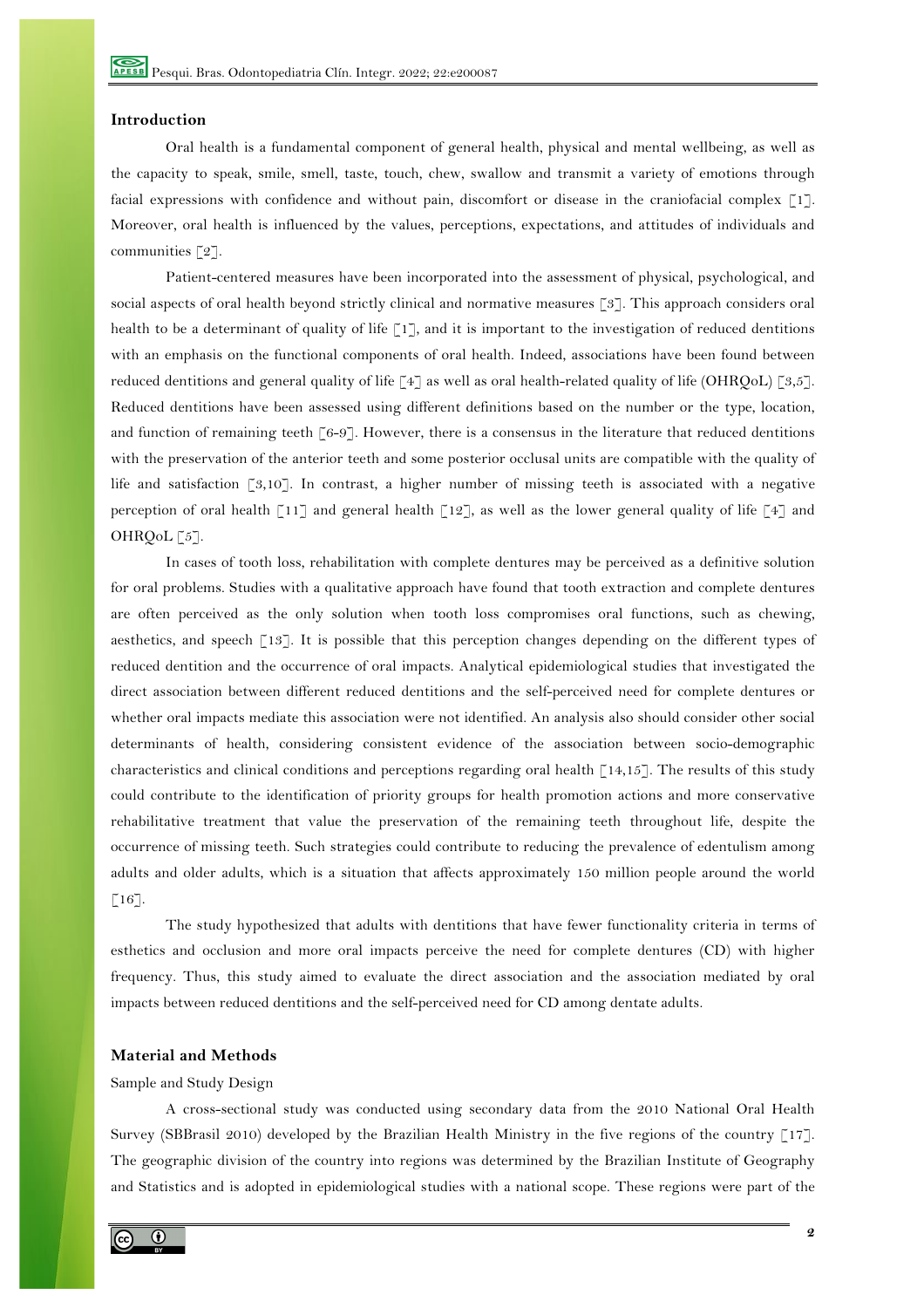sampling plan with the 27 state capitals (including the Federal District), totaling 32 domains formed by 177 municipalities (the 27 capitals + 30 municipalities in each region). The sample was obtained through a random selection of municipalities and census sectors, characterizing multi-stage cluster sampling with probability proportional to population size [18]. Detailed information on the sample planning can be found elsewhere  $\lceil 18 \rceil$ .

The participants were dentate adults between 35 and 44 years of age who did not wear any type of fixed or removable denture. Edentulous individuals and those who wore dentures were excluded because the system adopted for the classification of reduced dentition, which was proposed by Nguyen et al. [9], is based on only natural remaining teeth. Moreover, this exclusion criterion was chosen considering the unavailability of information on satisfaction with one's dentures and, therefore, the impossibility of controlling for the effect of this variable on self-reported perceptions of denture need.

# Data Collection

Data collection involved oral examinations and interviews using questionnaires addressing demographic and socioeconomic characteristics as well as perceptions regarding oral health. The field teams were formed by examiners who had undergone calibration exercises (Kappa >0.65) and trained annotators. The oral examinations were performed following the guidelines of the World Health Organization (WHO) manual for epidemiological studies [19], using the Decayed, Missing and Filled Teeth (DMFT) index, Community Periodontal Index, and clinical attachment loss for the determination of the dental and periodontal status, respectively. The total number of teeth was determined by the number of teeth present, excluding codes 4 and 5 (missing) and 8 (unerupted) of the DMFT index. A posterior occluding pair (POP) was defined as a unilateral pair of opposing posterior teeth as the pair formed by teeth 16 and 46, for example.

## Response Variable

The following question evaluated the self-perceived need for CD: "In your opinion, do you need complete dentures or need to exchange your current dentures?" [17], for which the response options were "yes", "no" or "does not know/did not answer". CD wearers were not included in the study, so that the (confounding) possibility of anyone answering the question thinking about a possible exchange of their CDs would not arise.

# Assessment of Dentition

A dentition classification system proposed by Nguyen et al. [9] was employed for the definition of reduced dentitions. This system consists of five hierarchical levels based on the functionality of the teeth in terms of esthetics and occlusion [9,20]. A functional dentition (FD $_{\text{Class}}$ ) [9,20] was recorded when the dentition had all five of the following levels sequentially: Level I – at least one natural tooth in the maxilla and mandible; Level II – at least 10 teeth in each arch to enable nine to 10 pairs of opposing teeth; Level III – all 12 anterior teeth present; Level IV – at least three premolar POPs; and Level V – at least one molar POP bilaterally.

Based on this system, nine categories of reduced dentitions were defined. These categories consider the presence or absence of each one or more of the five hierarchical levels (Table 1). The reference category was defined by the presence of levels I and II, the absence of level III, the presence or absence of levels IV and V. Then, the category of reference was: 10 teeth in each arch,  $\lt 12$  anterior teeth, presence or absence of  $> 3$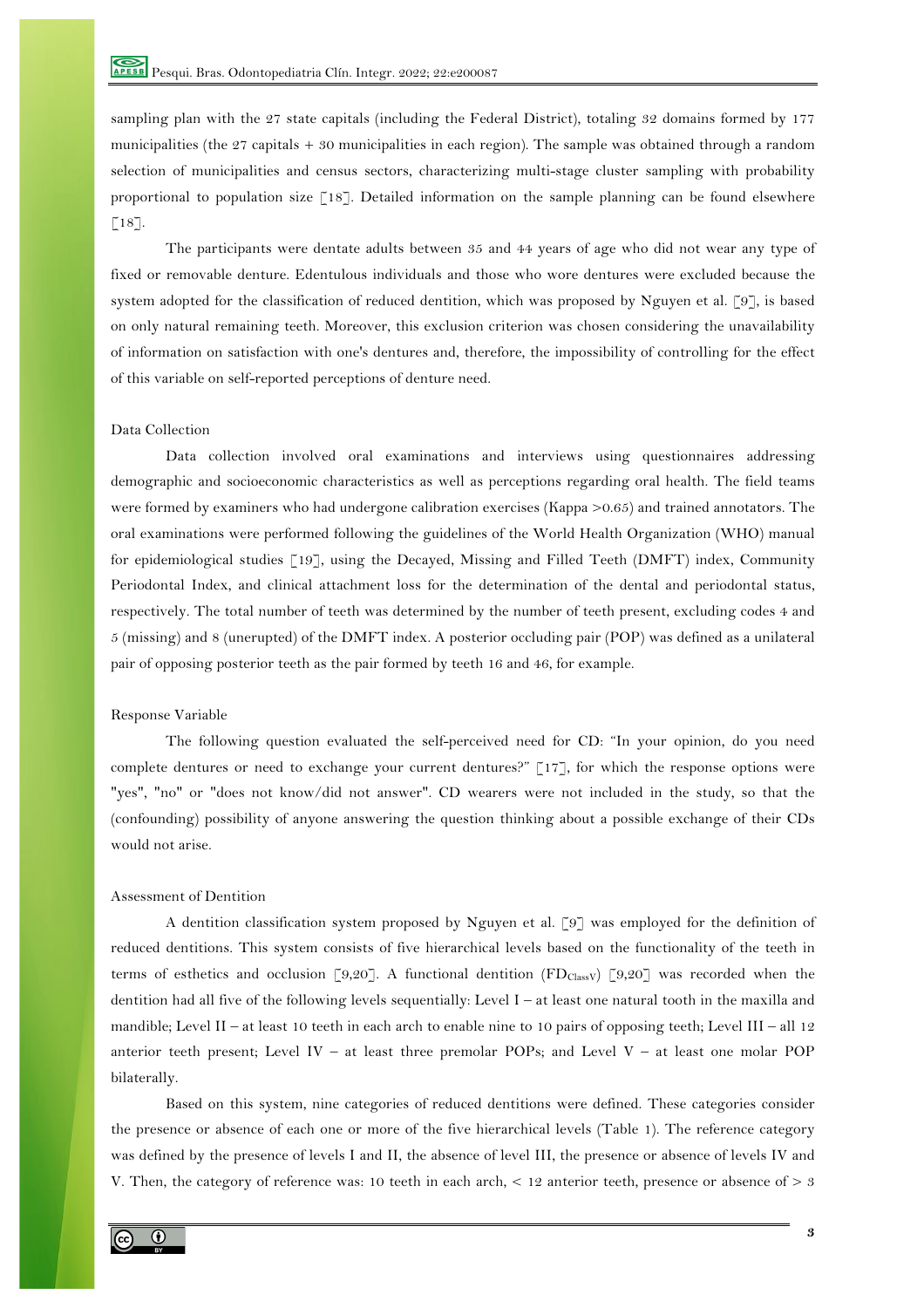premolar POPs, presence or absence of > 1 molar POP bilaterally. This combination of the levels corresponds to a dentition configuration based only on the number of teeth, without considering tooth type and occlusal functions. For that, it was chosen for comparison with other reduced dentitions considering all or some of the functionality criteria defined by Nguyen et al. [9]. This comparison enables the identification of specific criteria from which an association with a self-perceived need for CD may be found.

**Table 1. Categories of the reduced dentitions based on the combination of presence or absence of the five hierarchical levels of the dental functional classification system [9].**

|                                                                                                                                  |          |                                                            |         |         |                                            | Categories of the Dentition Configuration |         |                |        |
|----------------------------------------------------------------------------------------------------------------------------------|----------|------------------------------------------------------------|---------|---------|--------------------------------------------|-------------------------------------------|---------|----------------|--------|
| $\sigma$ f<br>the<br>Criteria<br>dental<br>functional<br>classification<br>system proposed by<br>Nguyen et al. $\lceil 9 \rceil$ | category | Reference Functional<br>dentition<br>$(FD_{\text{Class}})$ | Third   | Fourth  | Fifth                                      | Sixth                                     | Seventh | Eighth         | Nineth |
| Level $I - at$ least<br>one natural tooth in<br>maxilla<br>the<br>and<br>mandible;                                               | Present  | Present                                                    | Present | Present | Present                                    | Present                                   | Present | Present Absent |        |
| Level $II - at least$<br>10 teeth in each<br>arch                                                                                | Present  | Present                                                    | Present | Present | Absent                                     | Absent                                    | Absent  | Absent Absent  |        |
| Level $III - all 12$<br>anterior<br>teeth<br>present                                                                             | Absent   | Present                                                    | Present | Present | Present                                    | Absent                                    | Absent  | Absent         | Absent |
| Level $IV - at least$ Present or<br>three<br>premolar<br><b>POPs</b>                                                             | absent   | Present                                                    | Present | Absent  | Present or<br>absent                       | Present                                   | Absent  | Absent         | Absent |
| Level $V - at least$ Present or<br><b>POP</b><br>molar<br>one<br>bilaterally                                                     | absent   | Present                                                    | Absent  | absent  | Present or Present or Present or<br>absent | absent                                    | Present | Absent         | Absent |

Assessment of Oral Impacts

Oral impacts were assessed using nine items of the Oral Impacts on Daily Performance (OIDP) scale, which is widely used for the evaluation of OHRQoL [21]. The OIDP addresses problems caused by the teeth in the previous six months regarding the following aspects of daily living: eating, cleaning the teeth, affected mood, having fun, practicing physical activities, speaking, smiling without embarrassment, working, and sleeping. Each item has dichotomous response options (0: absence of impact; 1: presence of impact). The oral impact was recorded for any individual who reported that problems with the teeth affected one or more aspects of daily living  $(OIDP > 1)$ .

# Covariables

The covariables were demographic characteristics (sex and self-declared skin color/ ethnicity [white, black, brown, yellow/indigenous]), socioeconomic characteristics (income and schooling), perceptions regarding oral health and symptoms (satisfaction with teeth/mouth and reports of dental pain in the previous six months) and clinical variables (gingival bleeding, calculus, shallow periodontal pocket  $[4-5 \text{ mm}]$  and deep pocket [6 mm]). Income was the sum of monthly family earnings determined in Brazilian currency and converted into American dollars (mean exchange rate in 2010:  $R$1.76 = US$1.00$ ) in the following categories:  $\leq$  US \$ 284, US \$ 285 to US \$ 852, US \$ 853 to US \$ 2557 and  $>$  US \$ 2557). Schooling was categorized based on complete years of study  $(\leq)$  four years, five to eight years, nine to 11 years, and 12 or more years). Satisfaction with the teeth/mouth was assessed using the following question: "Regarding your teeth, would you say you are very satisfied, satisfied, neither satisfied nor dissatisfied, dissatisfied or very dissatisfied?" The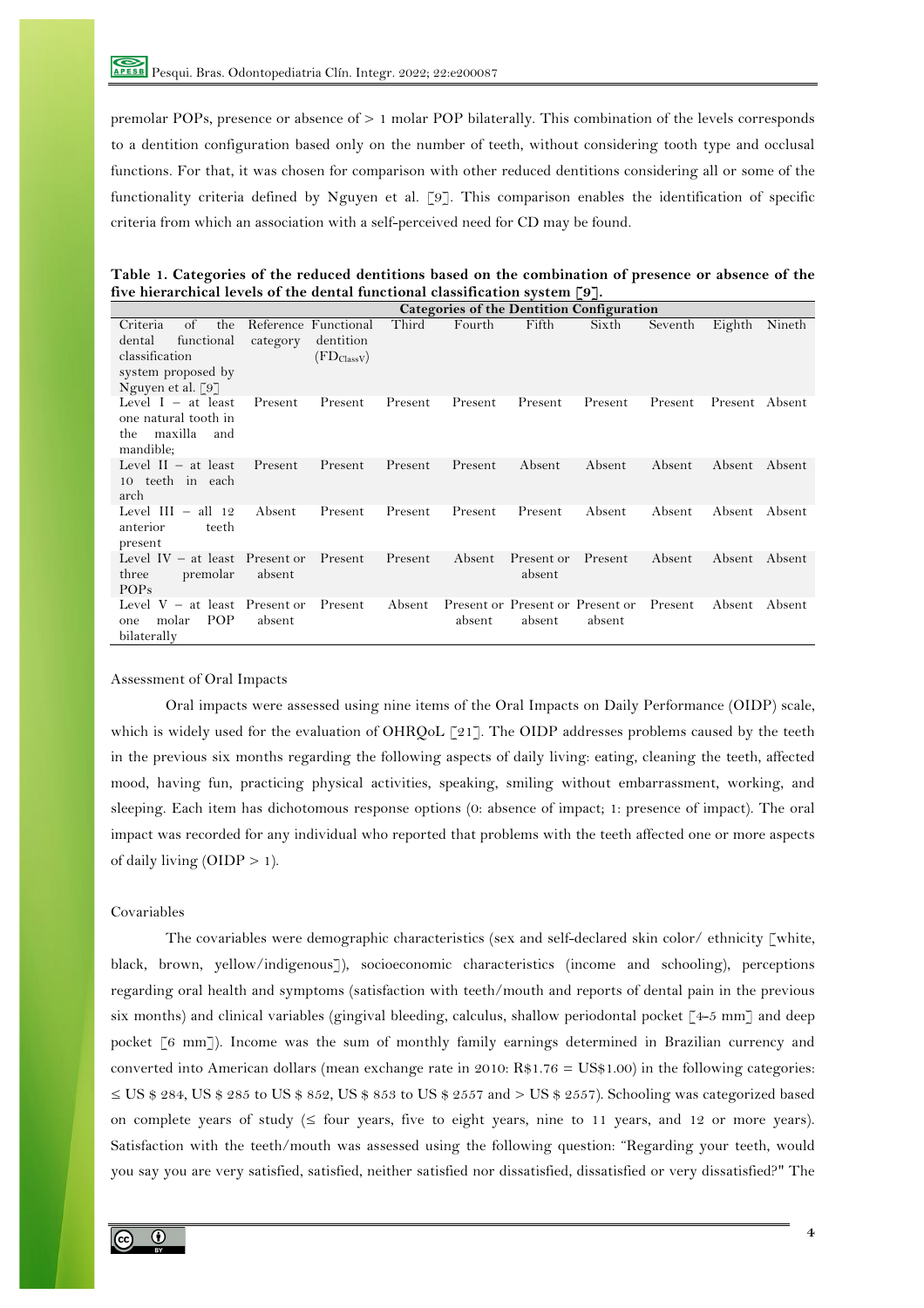response options were grouped into satisfied (very satisfied + satisfied) and dissatisfied (neither satisfied nor dissatisfied + dissatisfied + very dissatisfied)  $[14]$ .

# Statistical Analysis

Descriptive analysis was performed to characterize the sample and obtain the frequency of adults according to the categories of the variables investigated. The chi-square test was used to compare denture wearers (excluded from sample) and non-wearers (included in sample) because differences would imply that the included sample should not be regarded as a random subsample of the full survey sample. Crude and adjusted logistic regression models were then used to estimate the association between reduced dentition and the selfperceived need for CD. The variables maintained in the final multiple model were those for which the association with the response variable was statistically significant ( $p \le 0.05$ ) or that contributed to the fit of the model and had importance recognized in the literature (sex and schooling). The goodness of fit of the model was evaluated using the Hosmer-Lemeshow test. Finally, variables that remained in the final model were used in a structural equation model to evaluate direct and indirect associations between a reduced dentition and the self-perceived need for complete dentures.

Structural equation modeling consists of a measurement model that establishes how latent constructs are measured and a structural model used to analyze associations between variables. The latent variable (represented by a circle) was obtained through the nine OIDP items using confirmatory factor analysis. The parameters were estimated using weighted least squares and variance estimates. The total effects were estimated, which are composed of both direct effects (a direct path from one variable to another [e.g., reduced dentition → self-perceived denture need]) and indirect effects (path mediated by other variables [e.g., income  $\rightarrow$  self-perceived denture need via oral impacts]). The estimates of the parameters of direct and indirect associations and 95% confidence intervals (CI) were determined using the bootstrapping method with 1500 iterations. The goodness of fit of the model was evaluated using the root mean square error of approximation (RMSEA), the comparative fit index (CFI) and the goodness-of-fit index (GFI). RMSEA <0.05 indicates a strong fit, 0.05 to 0.08 indicates a reasonable fit and  $>0.1$  indicates an inadequate fit. CFI and GFI of 1.0 indicate a complete fit of the model and CFI and GFI >0.95 indicate a good fit.

All analyses were performed using Stata® 15.0 (StataCorp, College Station, Texas, USA) and Mplus® 8.3 (Muthén & Muthén, Los Angeles, California, USA), considering complex sampling and sample weights.

#### Ethical Aspects

The SBBrasil 2010 project was conducted in accordance with the standards stipulated in the Declaration of Helsinki and received approval from the National Human Research Ethics Committee (certificate number: 15.498, on January 7th, 2010).

# **Results**

The total sample was composed of 9547 adults, 24 of whom were completely edentulous and were excluded. Among the dentate individuals, 6083 (63.7%) did not use fixed, partial removable or complete dentures and composed the final subsample of the present study. The excluded group had significantly more women (p=0.000), individuals with brown skin color (p=0.004), income up to R\$500 (p=0.000) and oral impacts (OIDP ≥ 1) ( $p=0.000$ ).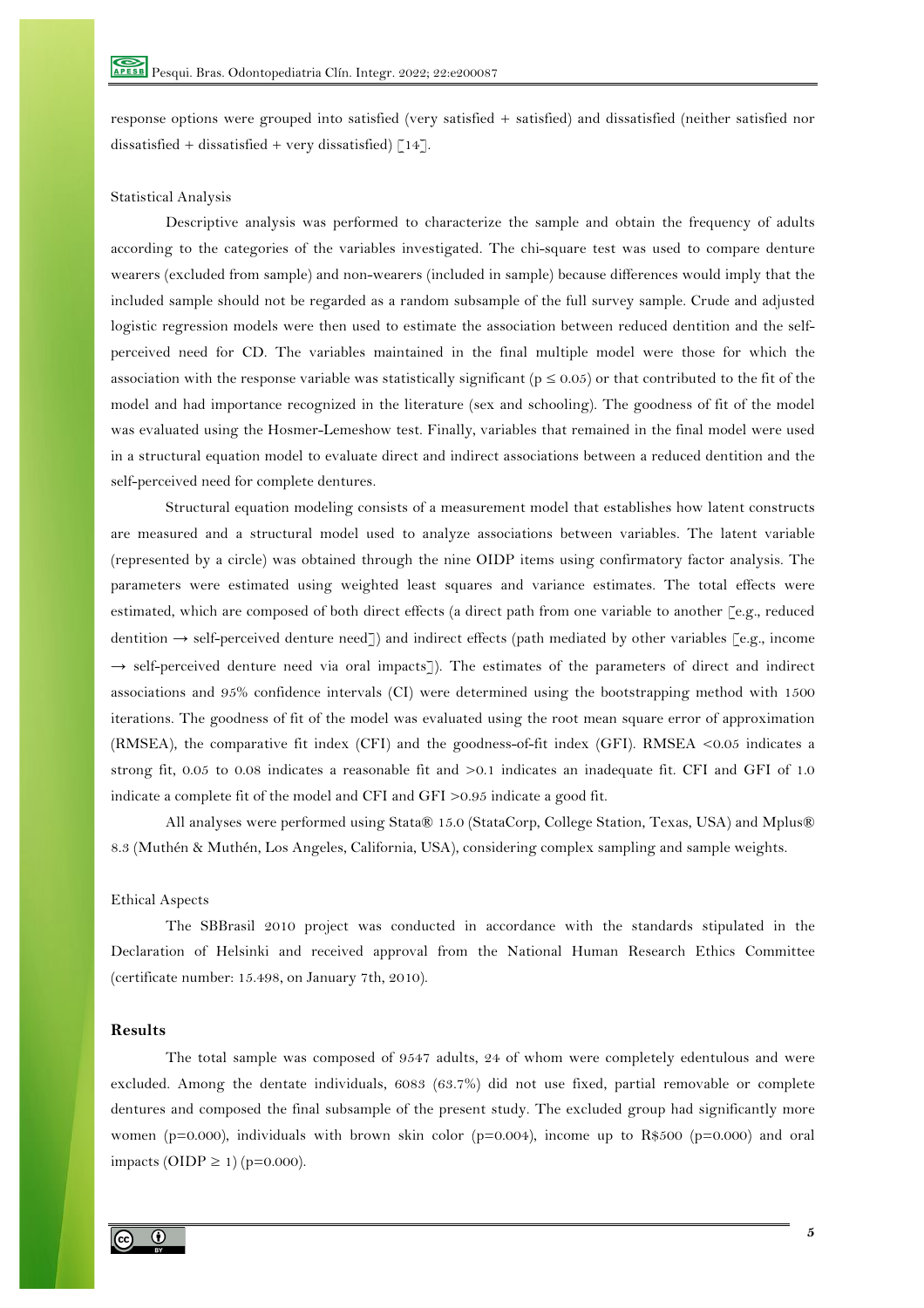Pesqui. Bras. Odontopediatria Clín. Integr. 2022; 22:e200087

The majority of adults did not perceive a need for CD (72.2%). The characterization of the included sample is displayed in Table 2. Individuals with a functional dentition (FDClassV), those with oral impacts and those who were dissatisfied with their teeth/mouth comprised the majority of the sample, corresponding to 58.8%, 53.3% and 56.8%, respectively (Table 2).

| <b>Variables</b>                                                                                                                                                    | N     | % (CI 95%)           |
|---------------------------------------------------------------------------------------------------------------------------------------------------------------------|-------|----------------------|
| Reduced dentition                                                                                                                                                   |       |                      |
| 10 teeth in each arch, $\langle 12 \rangle$ anterior teeth, presence or absence of $\geq$ 3 premolar POPs,<br>presence or absence of $\geq$ 1 molar POP bilaterally | 480   | $8.24(6.8-9.9)$      |
| Functional dentition (FDClassV)                                                                                                                                     | 3,384 | $58.8(55.5-61.9)$    |
| 10 teeth in each arch, 12 anterior teeth, $\geq$ premolar POPs, absence of $\geq$ 1 molar POP<br>bilaterally                                                        | 557   | $9.1(7.4-11.1)$      |
| 10 teeth in each arch, 12 anterior teeth, absence of $\geq$ 9 premolar POPs, presence or absence<br>of $\geq$ 1 molar POP bilaterally                               | 915   | $15.4(13.5-17.4)$    |
| Less than 10 teeth in each arch, 12 anterior teeth, presence or absence of $\geq$ 3 premolar<br>POPs, presence or absence of ≥1 molar POP bilaterally               | 299   | $3.6(2.8-4.7)$       |
| Less than 10 teeth in each arch, <12 anterior teeth, ≥3 premolar POPs, presence or<br>absence of $\geq$ 1 molar POP bilaterally                                     | 59    | $0.1(0.5-1.6)$       |
| Less than 10 teeth in each arch, <12 anterior teeth, absence of $\geq$ 3 premolar POPs, $\geq$ 1<br>molar POP bilaterally                                           | 50    | $0.5(0.3-0.7)$       |
| Less than 10 teeth in each arch, <12 anterior teeth, absence of $\geq$ 9 premolar POPs, absence<br>of $\geq$ 1 molar POP bilaterally                                | 284   | $3.0(2.2 - 3.9)$     |
| Less than one tooth in each arch                                                                                                                                    | 55    | $0.6(0.4-1.1)$       |
| Self-perceived need for complete dentures*                                                                                                                          |       |                      |
| No                                                                                                                                                                  | 3,912 | $72.2(68.8 - 75.4)$  |
| Yes                                                                                                                                                                 | 1,974 | $27.8(24.6 - 31.2)$  |
| Presence of oral impacts                                                                                                                                            |       |                      |
| Absence (OIDP=0)                                                                                                                                                    | 3,076 | $46.7(41.8-51.5)$    |
| Presence $(OIDP \ge 1)$                                                                                                                                             | 3,007 | $53.3(48.4 - 58.1)$  |
| Demographic characteristics and socioeconomic characteristics                                                                                                       |       |                      |
| <b>Sex</b>                                                                                                                                                          |       |                      |
| Male                                                                                                                                                                | 2,233 | $38.9(35.2 - 42.8)$  |
| Female                                                                                                                                                              | 3,850 | 61.1 $(57.2 - 64.8)$ |
| Skin color                                                                                                                                                          |       |                      |
| White                                                                                                                                                               | 2,626 | $49.7(45.6-53.9)$    |
| Black                                                                                                                                                               | 671   | $10.7 (9.04 - 12.6)$ |
| Yellow                                                                                                                                                              | 103   | $1.1(0.7-1.8)$       |
| Brown                                                                                                                                                               | 2,635 | $37.5(33.2 - 42.1)$  |
| Indigenous                                                                                                                                                          | 48    | $1.0(0.5-1.6)$       |
| Family income (US)*                                                                                                                                                 |       |                      |
| $\leq$ US \$ 284                                                                                                                                                    | 820   | $11.8(9.7-14.1)$     |
| US \$ 285 to US \$ 852                                                                                                                                              | 2,889 | $52.2$ (47.8-56.6)   |
| US \$ 853 to US \$ 2557                                                                                                                                             | 1,185 | 22.0 (19.2-25.0)     |
| $>$ US \$ 2557                                                                                                                                                      | 1,041 | $14.0(11.4-17.1)$    |
| Schooling (in years of study)*                                                                                                                                      |       |                      |
| $\leq 4$                                                                                                                                                            | 916   | $17.4(14.2 - 21.2)$  |
| $5$ to $8$                                                                                                                                                          | 1,549 | 27.1 (24.5-29.9)     |
| 9 to 11                                                                                                                                                             | 1,933 | $30.9(27.3 - 34.8)$  |
| $\geq$ 12                                                                                                                                                           | 1,647 | 24.6 (20.0-29.7)     |
| Age group (years)                                                                                                                                                   |       |                      |
| 35-39                                                                                                                                                               | 3,558 | $56.7(53.7-59.6)$    |
| $40 - 44$                                                                                                                                                           | 2,525 | 43.3 $(40.4 - 46.3)$ |
| Total                                                                                                                                                               | 6,083 | $100.0\,$            |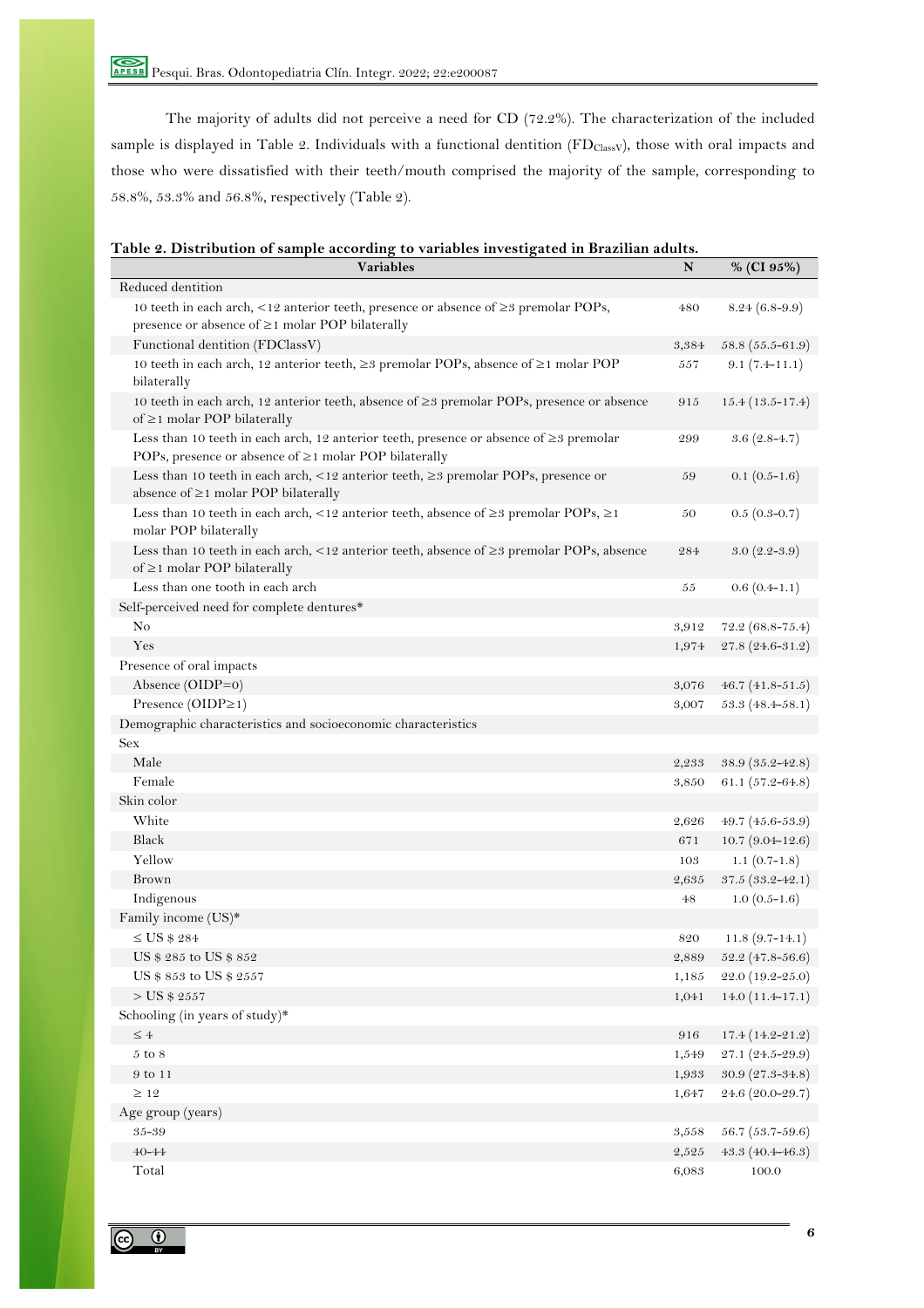| Subjective aspects of oral health      |       |                      |
|----------------------------------------|-------|----------------------|
| Dental pain*                           |       |                      |
| N <sub>o</sub>                         | 4,499 | $70.9(67.5 - 73.9)$  |
| Yes                                    | 1,563 | 29.1 (26.0-32.4)     |
| Satisfaction with teeth/mouth*         |       |                      |
| Satisfied                              | 2,516 | 43.2 $(39.5 - 47.0)$ |
| Dissatisfied                           | 3,535 | $56.8(53.0-60.5)$    |
| Oral health conditions                 |       |                      |
| Presence of gingival bleeding          |       |                      |
| N <sub>o</sub>                         | 3,262 | $51.4(47.1 - 55.5)$  |
| Yes                                    | 2,821 | 48.6 $(44.5 - 52.8)$ |
| Presence of calculus                   |       |                      |
| No                                     | 1,884 | $30.9(28.1 - 33.8)$  |
| Yes                                    | 4,199 | 69.1 (66.2-71.9)     |
| Presence of shallow periodontal pocket |       |                      |
| N <sub>o</sub>                         | 4,344 | $71.2(68.1 - 74.2)$  |
| Yes                                    | 1,739 | $28.8(25.8 - 31.9)$  |
| Presence of deep pocket                |       |                      |
| No                                     | 5,733 | $92.9(90.4 - 94.7)$  |
| Yes                                    | 350   | 7.1 $(5.3-9.6)$      |

\*n≠ 6,083: Satisfaction n= 6,051; Dental pain n=6,062; Income n= 5935; Schooling (in years of study) n= 6,045; self-perceived need for complete denture  $n=5,886$ .

Figure 1 displays the proportion of the self-perceived need for CD as well as the mean number of teeth and POPs according to the levels of the dental functional classification system. Among the entire sample, 6028 adults (99%) had at least one tooth in each arch (Level I). The self-perceived need for CD was higher among those with 10 teeth in each arch and with the absence of all anterior teeth (36.1%). Among those with the complete anterior sextant, 23.4% perceived a need for CD. The proportion of self-perceived need for CD was higher among individuals who did not successively meet the criteria of the dental functional classification system (right side of Figure 1). Individuals with a functional dentition (FDClassV) had an average of 28.9 teeth and 7.6 POPs. Those with a dentition that did not meet the criteria for Levels II to V had an average of 16 teeth and 1.2 POPs.

The results of the final multiple logistic regression models demonstrated a significant association between a reduced dentition and the self-perceived need for CD in the presence of the adjustment variables (sex, skin color, income and schooling). Greater self-perceived denture need (61,6% to 79.6%) was found among those whose reduced dentitions were missing all anterior teeth independently of the dentition configuration of POPs (Table 3). Adults with a functional dentition (FD<sub>ClassV</sub>) had a 56% lower chance of perceiving a need for CD (OR = 0.44;  $95\%$  CI: 0.28 to 0.70) compared to those with 10 well-distributed teeth, less than 12 anterior teeth and presence or absence of molar and premolar POPs. The odds of the self-perceived need for CD among adults with less than one tooth in each arch was 6.29-fold higher compared to those who had 10 welldistributed teeth in each arch (OR = 6.29; 95% CI: 1.55 to 25.52). A significant association was also found between oral impacts and the self-perceived need for CD. Individuals with OIDP  $\geq 1$  had a 107% greater chance of a self-perceived need for CD than those without impact (OIDP = 0) (OR =  $2.07$ ; 95% CI: 1.51 to 2.85). Skin color and income were also associated with the self-perceived need for CD in the final model. The variables included in the structural equation model were reduced dentition, OIDP, skin color and income.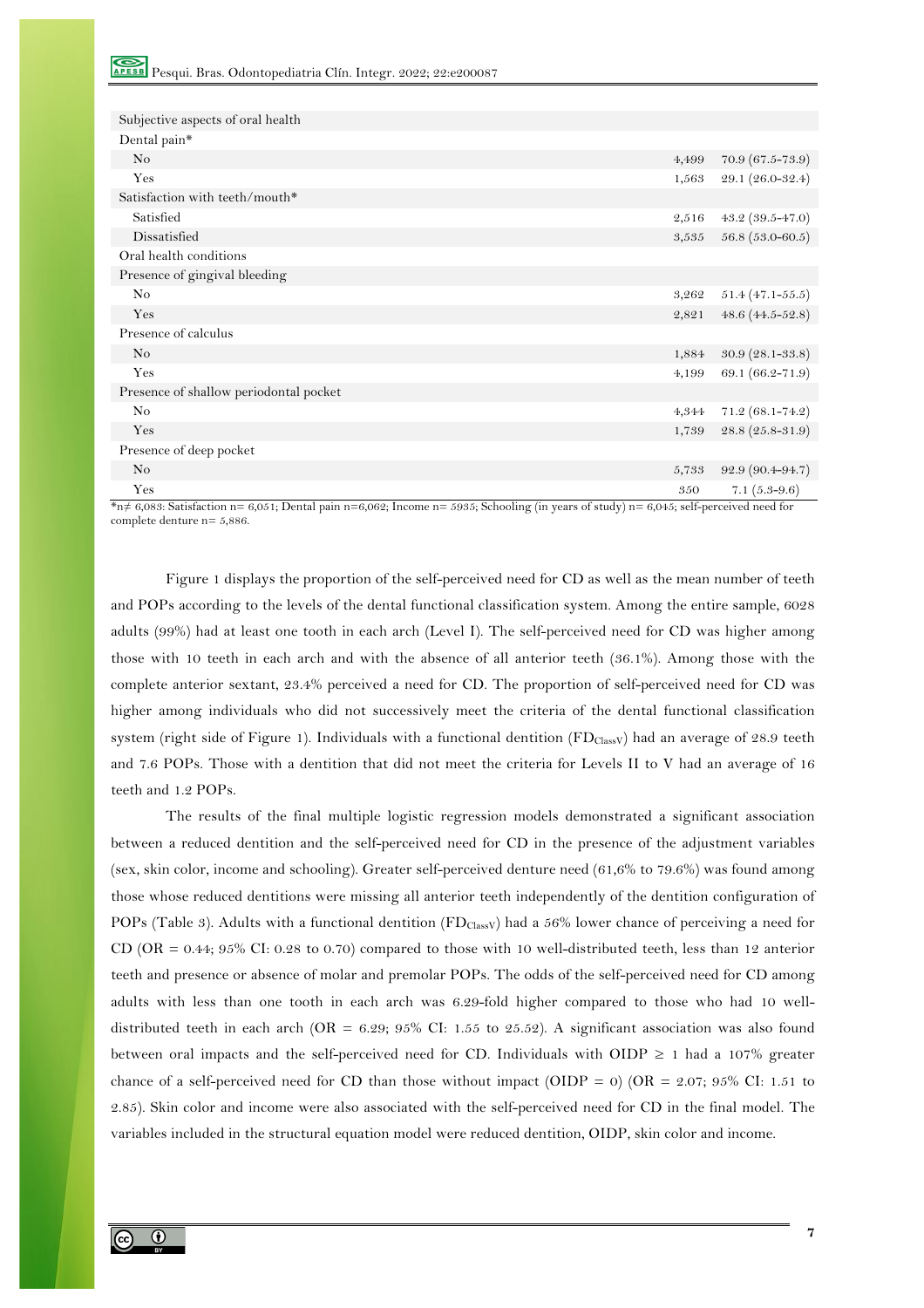

**Figure 1. Distribution of individuals according to hierarchical dental functional classification system on five levels. Note: Level I - at least 1 tooth in each arch; Level II - ≥10 teeth in each arch; Level III - 12 anterior teeth; Level IV - ≥3 premolar POPs; Level V - ≥1 molar POP bilaterally. The left side of the figure corresponds to individuals who met the criteria and those on the right side did not meet the criteria.**

**Table 3. Crude and adjusted logistic regression models of self-perceived need for complete dentures and associated variables in Brazilian adults.**

| <b>Variables</b> <sup>a</sup> | Categories                                                                                                                                                           | $n^*$ | $% self-$<br>perceived<br>need for<br>CD (yes) | Crude<br>OR (95% CI)    | p-value | <b>Final Model</b><br>OR (95% CI) | p-value |
|-------------------------------|----------------------------------------------------------------------------------------------------------------------------------------------------------------------|-------|------------------------------------------------|-------------------------|---------|-----------------------------------|---------|
| Reduced<br>dentition          | 10 teeth in each arch,<br>anterior<br>teeth,<br><12<br>presence or absence of $\geq$ 3<br>premolar POPs, presence<br>or absence of $\geq$ 1 molar<br>POP bilaterally | 465   | 36.1                                           | $\mathbf{1}$            |         | 1                                 |         |
|                               | Functional dentition<br>$(FD_{\text{Class}})$                                                                                                                        | 3,275 | 18.5                                           | 0.40<br>$(0.26 - 0.62)$ | < 0.001 | $0.44(0.28 - 0.70)$               | < 0.001 |
|                               | 10 teeth in each arch, 12<br>teeth,<br>anterior<br>$\geq 3$<br>premolar POPs, absence<br>of<br>molar<br><b>POP</b><br>$\geq$ 1<br>bilaterally                        | 537   | 33.5                                           | 0.89<br>$(0.53 - 1.51)$ | 0.669   | $1.03(0.62 - 1.71)$               | 0.912   |
|                               | 10 teeth in each arch, 12<br>anterior teeth, absence of<br>premolar<br>POPs,<br>$\geq 3$<br>presence or absence of $\geq$ 1<br>molar POP bilaterally                 | 883   | 36.4                                           | 1.01<br>$(0.59 - 1.75)$ | 0.961   | $1.05(0.60-1.82)$                 | 0.863   |
|                               | Less than 10 teeth in                                                                                                                                                | 288   | 46.6                                           | 1.55                    | 0.212   | $1.52(0.75 - 3.09)$               | 0.244   |
|                               |                                                                                                                                                                      |       |                                                |                         |         |                                   |         |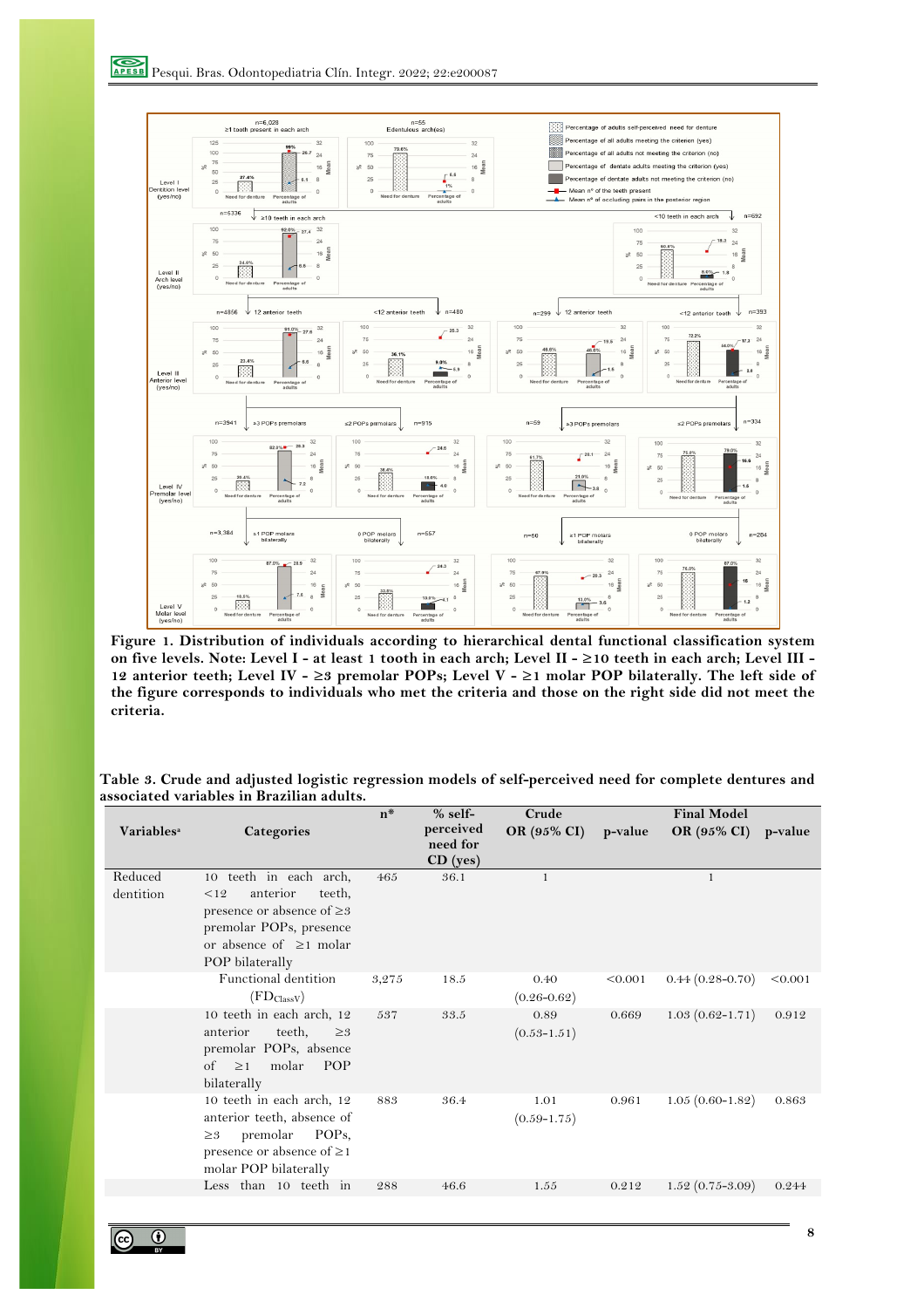Pesqui. Bras. Odontopediatria Clín. Integr. 2022; 22:e200087

|                               | each arch, 12 anterior<br>teeth,<br>presence<br>or<br>absence of $\geq$ premolar<br>POP <sub>s</sub> ,<br>presence<br>or<br>absence of $\geq$ 1 molar POP<br>bilaterally |           |                     | $(0.78 - 3.07)$          |         |                      |         |
|-------------------------------|--------------------------------------------------------------------------------------------------------------------------------------------------------------------------|-----------|---------------------|--------------------------|---------|----------------------|---------|
|                               | Less than 10 teeth in<br>each arch, <12 anterior<br>teeth, ≥3 premolar POPs,<br>presence or absence of $\geq$ 1<br>molar POP bilaterally                                 | 57        | 61.6                | 2.85<br>$(1.05 - 7.70)$  | 0.039   | $3.99(1.35 - 11.83)$ | 0.013   |
|                               | Less than 10 teeth in<br>each arch, <12 anterior<br>teeth, absence of $\geq 3$<br>premolar<br>POPs,<br>$\geq$ 1<br>molar POP bilaterally                                 | 50        | 67.9                | 3.75<br>$(1.34 - 10.46)$ | 0.012   | $4.21(1.34-13.19)$   | 0.014   |
|                               | Less than 10 teeth in<br>each arch, <12 anterior<br>teeth, absence of $\geq 3$<br>premolar POPs, absence<br>of<br>$\geq$ 1<br>molar<br><b>POP</b><br>bilaterally         | 279       | 76.1                | 5.63<br>$(2.95 - 10.76)$ | < 0.001 | $5.42$ (2.80-10.47)  | < 0.001 |
|                               | Less than one tooth in<br>each arch                                                                                                                                      | 52        | 79.6                | 6.92<br>$(1.90 - 25.20)$ | 0.003   | $6.29(1.55-25.52)$   | 0.010   |
| Impact                        | Absence (OIDP=0)                                                                                                                                                         | 2,993     | 19.0                | $\mathbf{1}$             |         | 1                    |         |
|                               | Presence (OIDP≥1)                                                                                                                                                        | 2,893     | $35.5\,$            | $2.34(1.70-3.23)$        | < 0.001 | $2.07(1.51 - 2.85)$  | < 0.001 |
| Sex                           | Male                                                                                                                                                                     | 2,164     | $26.8\,$            | 1                        |         | 1                    |         |
|                               | Female                                                                                                                                                                   | 3,722     | 28.4                | $1.08(0.84 - 1.40)$      | 0.531   | $1.02(0.77-1.35)$    | 0.877   |
| Skin color                    | White                                                                                                                                                                    | 2,528     | 25.1                | 1                        |         |                      |         |
|                               | Black                                                                                                                                                                    | 653       | 33.1                | $1.48(1.06-2.06)$        | 0.021   | $1.19(0.82 - 1.72)$  | 0.360   |
|                               | Brown                                                                                                                                                                    | 2,565     | 28.8                | $1.21(0.91 - 1.59)$      | 0.181   | $0.90(0.66 - 1.24)$  | 0.536   |
|                               | Yellow/Indigenous                                                                                                                                                        | 140       | 46.4                | $2.59(1.38 - 4.87)$      | 0.003   | $2.14(1.05-4.38)$    | 0.037   |
| Family income                 | $\leq$ US \$ 284                                                                                                                                                         |           |                     |                          |         |                      |         |
|                               |                                                                                                                                                                          | 793       | 40.9                | $\mathbf{1}$             |         |                      |         |
|                               | US \$ 285 to US \$ 852                                                                                                                                                   | 2,784     | 29.4                | $0.60(0.40-0.90)$        | 0.014   | $0.81(0.52 - 1.26)$  | 0.350   |
|                               | US \$ 853 to US \$ 2557                                                                                                                                                  | 1,156     | $\mathbf{22.4}$     | $0.41(0.26 - 0.67)$      | < 0.001 | $0.68(0.41 - 1.12)$  | 0.130   |
|                               | $>$ US \$ 2557                                                                                                                                                           | 1,021     | 15.8                | $0.27(0.17-0.44)$        | < 0.001 | $0.50(0.28-0.90)$    | 0.022   |
| Schooling                     | $\leq$ 4 years of study                                                                                                                                                  | $\bf 883$ | 35.4                | $\mathbf{1}$             |         |                      |         |
|                               | 5 to 8 years                                                                                                                                                             | 1,478     | 30.7                | $0.81(0.55-1.19)$        | 0.282   | $0.94(0.63 - 1.42)$  | 0.787   |
|                               | 9 to 11 years                                                                                                                                                            | 1,876     | 28.5                | $0.73(0.47 - 1.12)$      | 0.151   | $1.31(0.79 - 2.16)$  | 0.291   |
|                               | $\geq$ 12 years                                                                                                                                                          | 1,621     | 18.2                | $0.41(0.27 - 0.62)$      | < 0.001 | $0.95(0.60-1.50)$    | 0.819   |
| Dental pain                   | No                                                                                                                                                                       | 4,376     | $25.4\,$            | $\mathbf{1}$             |         |                      |         |
|                               | Yes                                                                                                                                                                      | 1,498     | 33.3                | $1.46(1.13-1.90)$        | 0.004   |                      |         |
| Satisfaction                  | Very satisfied/Satisfied                                                                                                                                                 | 2,461     | 19.2                | 1                        |         |                      |         |
|                               | Neither<br>satisfied<br>nor<br>dissatisfied/Dissatisfied/<br>Very dissatisfied                                                                                           | 3,404     | $34.2\,$            | 2.19 (1.66-2.90)         | < 0.001 |                      |         |
| Gingival<br>bleeding          | No                                                                                                                                                                       | 3,203     | $26.2\,$            | $\mathbf{1}$             |         |                      |         |
|                               | Yes                                                                                                                                                                      | 2,683     | 29.4                | $1.17(0.83 - 1.64)$      | 0.362   |                      |         |
| Calculus                      | $\rm No$                                                                                                                                                                 | 1,857     | $25.8\,$            | $\mathbf{1}$             |         |                      |         |
|                               | $\operatorname{Yes}$                                                                                                                                                     | 4,029     | $\boldsymbol{28.7}$ | $1.16(0.87 - 1.53)$      | 0.307   |                      |         |
| Shallow periodontal<br>pocket | No                                                                                                                                                                       | 4,216     | 25.7                | $\mathbf{1}$             |         |                      |         |
|                               | Yes                                                                                                                                                                      | 1,670     | 32.8                | $1.41(1.02 - 1.96)$      | 0.036   |                      |         |
| Deep pocket                   | $\rm No$                                                                                                                                                                 | 5,545     | $27.2\,$            | $\mathbf{1}$             |         |                      |         |
|                               | Yes                                                                                                                                                                      | 341       | $34.1\,$            | $1.38(0.71 - 2.69)$      | 0.337   |                      |         |

\*total n equal to 5,886 due to missing dependent variable self-perceived need for complete dentures (3,2%). Final model obtained from the adjustment sequence: Model 1 - reduced dentition, satisfaction, impact, pain, gingival bleeding, calculus, shallow periodontal pocket, deep pocket, sex, income, schooling and skin color; Model 2 – reduced dentition, satisfaction, impact, sex, income, schooling and skin color; Final Model – reduced dentition, impact, sex, income, schooling and skin color.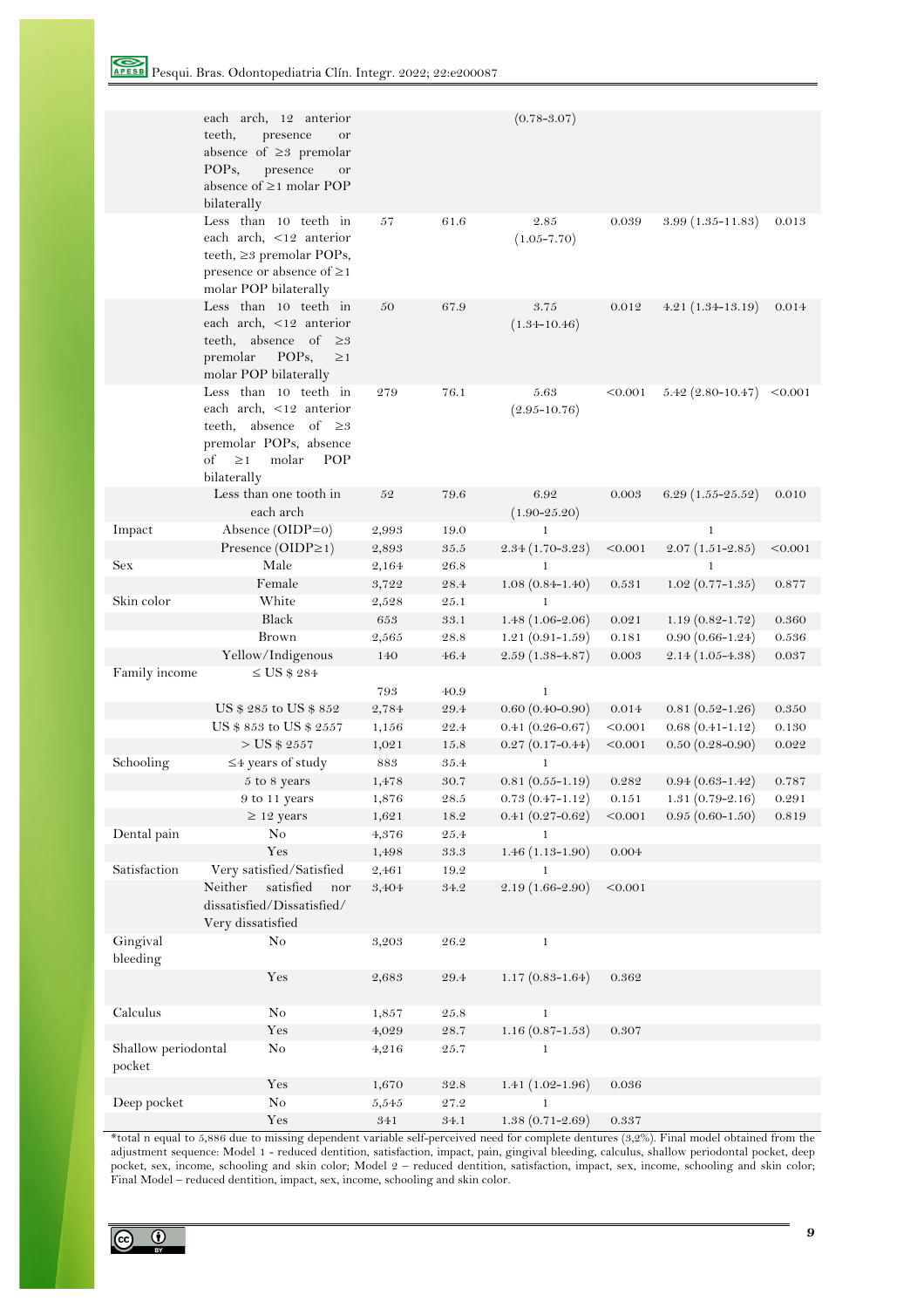Figure 2 and Table 4, respectively, display the direct and indirect associations between the variables. Having a functional dentition (FD<sub>ClassV</sub>) was associated with a lower frequency of a self-perceived need for complete dentures directly ([Standardized coefficients  $(SC)$ ] = -0.250; p<0.001) and via oral impacts (p=0.003). Having a functional dentition and the reduced dentition category '10 teeth in each arch + 12 anterior teeth +  $\geq$ 3 premolar POPs and absence of molar POPs' ( $\text{TSC}$ ] = -0.149; p<0.001)] was also directly associated with a lower OIDP  $\lceil FD_{\text{class}V} \rceil$   $\lceil SC \rceil = -0.206$ ; p<0.001). Reduced dentitions with missing anterior teeth and/or POPs (except for the category 'less than 10 teeth in each arch, <12 anterior teeth, ≥3 premolar POPs, presence or absence of ≥1 molar POP bilaterally') were associated with a higher frequency of self-perceived need for CD (direct positive association). The category '10 teeth in each arch, 12 anterior teeth,  $\geq$  3 premolar POPs, absence of ≥ 1 molar POP bilaterally' was not directly associated with the outcome, but an oral impact-mediated association was found (p=0.002). The coefficients of the latent variable OIDP ranged from 0.688 to 0.882 and a significant direct effect of oral impacts was found on the self-perceived need for  $CD$  ( $p=0.042$ ). Some skin color and income categories had indirect (via oral impacts) effects on the outcome, while direct effects were found only for income US \$ 285-852. These covariates also had significant direct effects on the OIDP (Figure 2 and Table 4).



**Figure 2. Standardized coefficients (SC) and standard error of direct associations between variables determined by structural equation modeling. SBBrasil 2010. Note: Rectangles represent observed variables and circle represents a latent variable. Dashed arrows correspond to non-significant associations.**

**Table 4. Standardized coefficients of direct and indirect associations determined by structural equation modeling.**

| <b>Total and Indirect Effect</b>                                                                        | <b>SC</b> | <b>SE</b> | p-value |
|---------------------------------------------------------------------------------------------------------|-----------|-----------|---------|
| Functional dentition $(FD_{\text{Class}}) \rightarrow \text{self-perceived need for complete dentures}$ |           |           |         |
| Total                                                                                                   | $-0.294$  | 0.068     | < 0.001 |
| Indirect (via OIDP)                                                                                     | $-0.044$  | 0.015     | 0.003   |
| 10 teeth in each arch, 12 anterior teeth, $\geq$ premolar POPs, absence of $\geq$ 1 molar POP           |           |           |         |
| bilaterally $\rightarrow$ self-perceived need for complete dentures                                     |           |           |         |

 $\odot$ @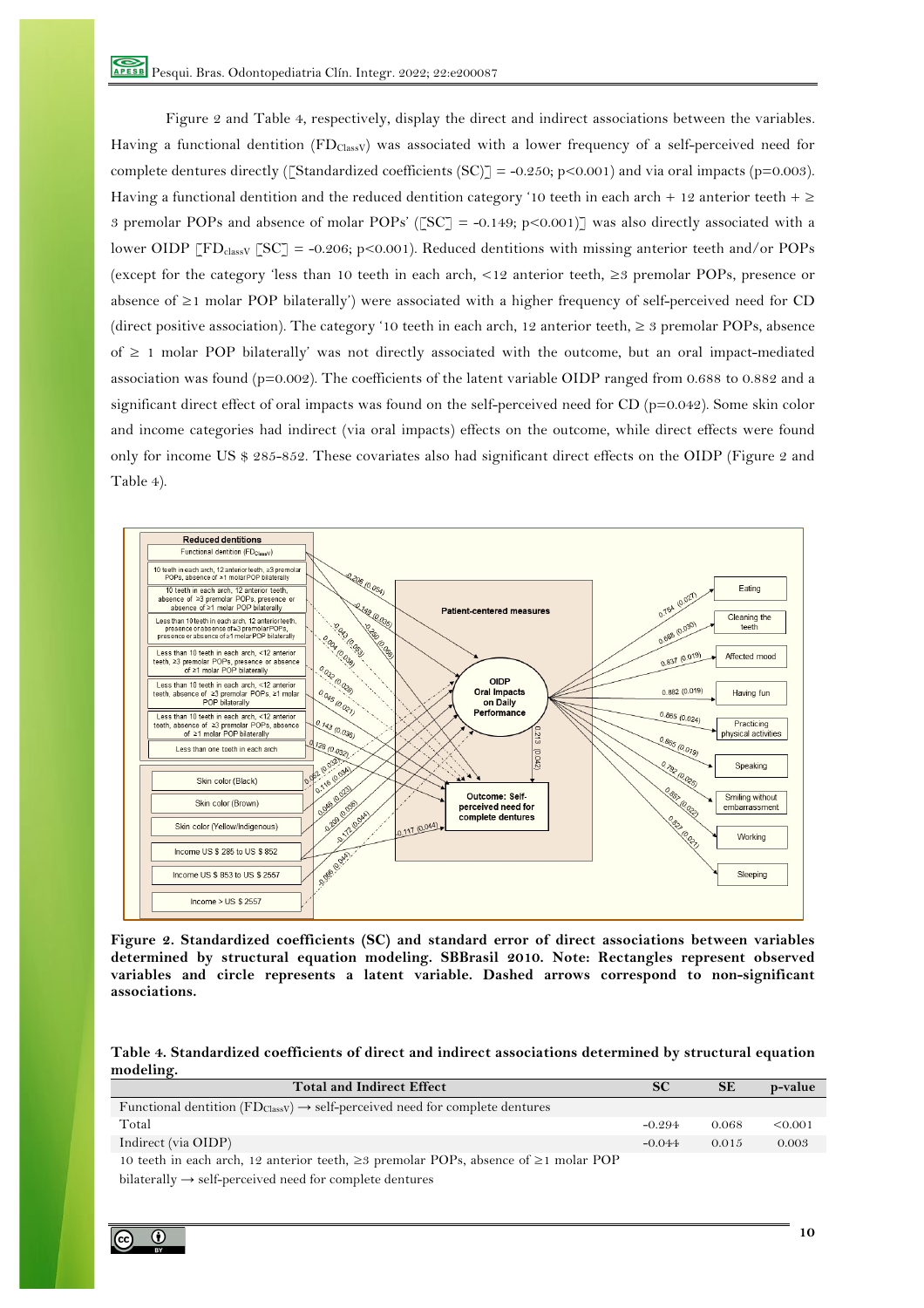Pesqui. Bras. Odontopediatria Clín. Integr. 2022; 22:e200087

| Total                                                                                                     | $-0.063$ | 0.051     | 0.215   |
|-----------------------------------------------------------------------------------------------------------|----------|-----------|---------|
| Indirect (via OIDP)                                                                                       | $-0.032$ | 0.010     | 0.002   |
| 10 teeth in each arch, 12 anterior teeth, absence of $\geq$ premolar POPs, presence or                    |          |           |         |
| absence of $\geq$ 1 molar POP bilaterally $\rightarrow$ self-perceived need for complete dentures         |          |           |         |
| Total                                                                                                     | $-0.037$ | 0.054     | 0.495   |
| Indirect (via OIDP)                                                                                       | 0.005    | 0.010     | 0.610   |
| Less than 10 teeth in each arch, 12 anterior teeth, presence or absence of $\geq$ premolar                |          |           |         |
| POPs presence or absence of $\geq$ 1 molar POP bilaterally $\rightarrow$ self-perceived need for          |          |           |         |
| complete dentures                                                                                         |          |           |         |
| Total                                                                                                     | 0.002    | 0.039     | 0.958   |
| Indirect (via OIDP)                                                                                       | $-0.002$ | 0.007     | 0.821   |
| Less than 10 teeth in each arch, <12 anterior teeth, $\geq$ premolar POPs, presence or                    |          |           |         |
| absence of $\geq$ 1 molar POP bilaterally $\rightarrow$ self-perceived need for complete dentures         |          |           |         |
| Total                                                                                                     | 0.038    | 0.029     | 0.184   |
| Indirect (via OIDP)                                                                                       | 0.006    | 0.005     | 0.212   |
| Less than 10 teeth in each arch, <12 anterior teeth, absence of $\geq$ premolar POPs, $\geq$ 1            |          |           |         |
| molar POP bilaterally $\rightarrow$ self-perceived need for complete dentures                             |          |           |         |
| Total                                                                                                     | 0.046    | 0.020     | 0.023   |
| Indirect (via OIDP)                                                                                       | 0.001    | 0.003     | 0.791   |
| Less than 10 teeth in each arch, $\langle 12 \rangle$ anterior teeth, absence of $\geq$ 23 premolar POPs, |          |           |         |
| absence of $\geq$ 1 molar POP bilaterally $\rightarrow$ self-perceived need for complete dentures         |          |           |         |
| Total                                                                                                     | 0.146    | 0.038     | < 0.001 |
| Indirect (via OIDP)                                                                                       | 0.003    | 0.006     | 0.592   |
| Less than one tooth in each arch $\rightarrow$ self-perceived need for complete dentures                  |          |           |         |
| Total                                                                                                     | 0.132    | 0.033     | 0.000   |
| Indirect (via OIDP)                                                                                       | 0.005    | 0.006     | 0.442   |
| Skin color (Black) $\rightarrow$ self-perceived need for complete dentures                                |          |           |         |
| Total                                                                                                     | 0.042    | 0.033     | 0.208   |
| Indirect (via OIDP)                                                                                       | 0.011    | 0.007     | 0.118   |
| Skin color (Brown) $\rightarrow$ self-perceived need for complete dentures                                |          |           |         |
| Total                                                                                                     | 0.003    | 0.038     | 0.946   |
| Indirect (via OIDP)                                                                                       | 0.025    | 0.008     | 0.004   |
| Skin color (Yellow/Indigenous) $\rightarrow$ self-perceived need for complete dentures                    |          |           |         |
| Total                                                                                                     | 0.052    | 0.028     | 0.060   |
| Indirect (via OIDP)                                                                                       | 0.010    | 0.005     | 0.057   |
| Income US \$ 285 to US \$ 852 $\rightarrow$ self-perceived need for complete dentures                     |          |           |         |
| Total                                                                                                     | $-0.162$ | 0.043     | < 0.001 |
| Indirect (via OIDP)                                                                                       | $-0.045$ | 0.011     | < 0.001 |
| Income US \$ 853 to US \$ 2557 $\rightarrow$ self-perceived need for complete dentures                    |          |           |         |
| Total                                                                                                     | $-0.116$ | 0.049     | 0.019   |
| Indirect (via OIDP)                                                                                       | $-0.037$ | $0.012\,$ | 0.001   |
| Income > US \$ 2557 $\rightarrow$ self-perceived need for complete dentures                               |          |           |         |
| Total                                                                                                     | $-0.081$ | 0.050     | 0.105   |
| Indirect (via OIDP)                                                                                       | $-0.014$ | 0.010     | 0.142   |
| Goodness of fit: SRMR= 0.052 / CFI= 0.974 / TLI=0.967                                                     |          |           |         |

SC = Standardized Coefficient.

# **Discussion**

Individuals with functional dentition (FD<sub>ClassV</sub>) had fewer oral impacts and a lower frequency of selfperceived needs for complete dentures. Oral impacts mediated the association between a reduced dentition and the self-perceived need for CD. This mediation indicates that aspects of daily living related to the teeth and mouth should be addressed to better understand the self-perceived need for CD and should be considered when developing educational actions directed at adults to preserve the teeth and their functions. This finding is consistent with previous evidence of greater satisfaction with oral health and a higher frequency of an absence of impact (OIDP = 0) among adults with a functional dentition (FD<sub>ClassV</sub>) [3].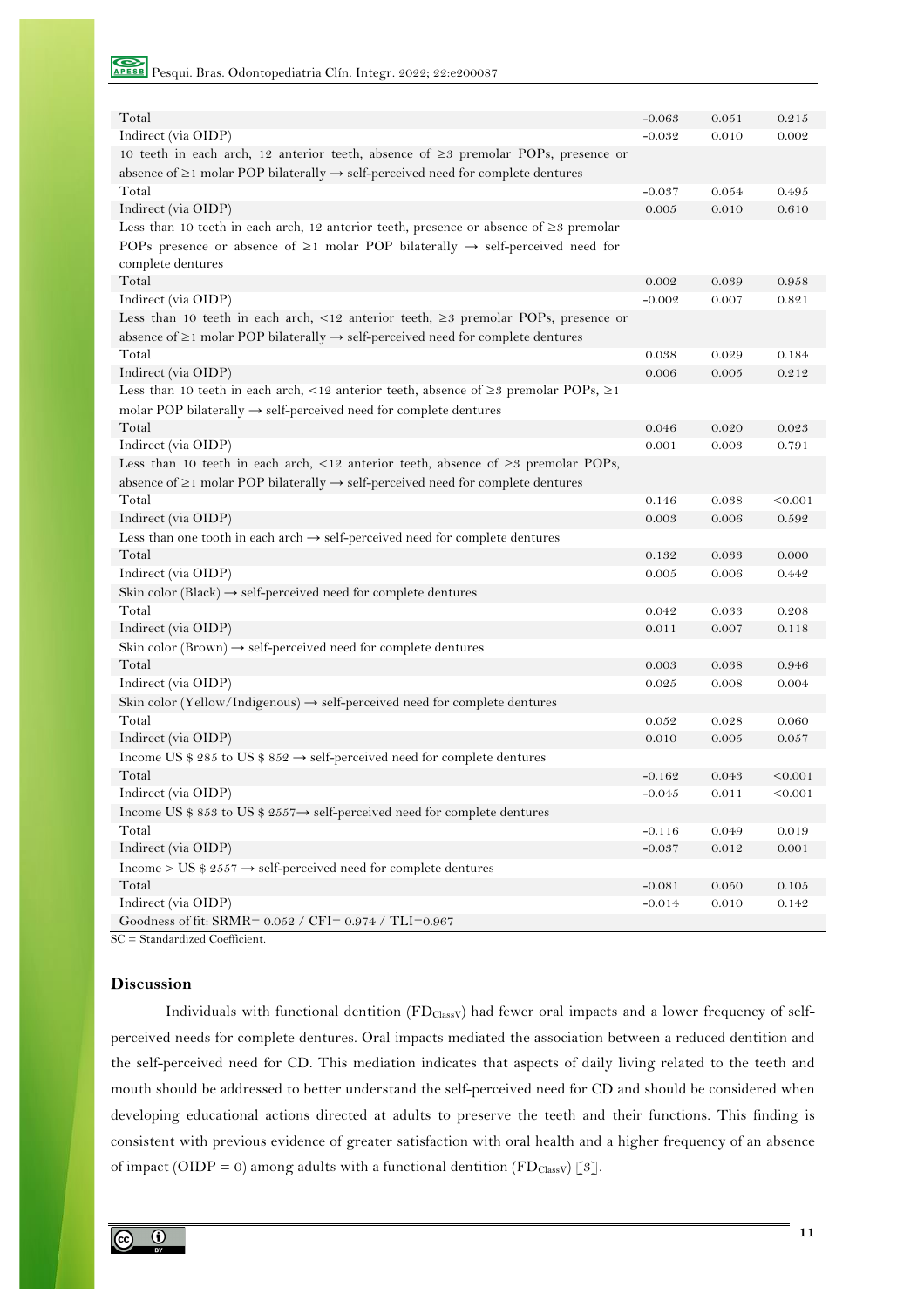Oral impacts also mediated the association between a reduced dentition characterized by the absence of molar POPs bilaterally and the self-perceived need for CD. Individuals with this type of reduced dentition did not have a higher self-perception of CD needs but reported fewer oral impacts, which, in turn, were associated with the self-perception of the need for CD. The direct negative association between a reduced dentition with an absence of molar POPs and OIDP is consistent with previous findings that a reduced dentition with three premolar POPs, complete anterior region and no molar POPs is sufficient to satisfy the majority of individuals with regards to oral health  $\lceil 22 \rceil$ . In addition, previous studies found that oral impacts did not differ between individuals with reduced dentitions containing anterior teeth and premolars (reduced dental arch) and more complete dentitions [5].

The direct positive association between oral impacts and a self-perceived need for CD also reveals the importance of person-centered care. The self-perception of denture needs by a dentate individual may be the consequence of the impact of the teeth and mouth on aspects of daily living and does not necessarily mean a need for CD defined by the clinical condition. A previous study with the same sample of adults found that the measure of the self-perceived need for CD overestimated the normative need by about 30% [23], demonstrating that this is a measure of little usefulness in the estimation of dental needs. Moreover, the selfperceived denture need may be influenced by cultural aspects, beliefs and values regarding tooth loss, which is often seen as a natural part of aging [13]. The results of the present study show that the loss of a higher number of teeth resulting in reduced dentitions with less than 10 teeth in each arch and no anterior teeth (even in the presence of POPs) was directly associated with a higher frequency of oral impacts and a self-perceived need for CD. Therefore, advanced tooth loss and its impacts may limit the perception of partial dentures as a rehabilitation option for the recovery of function with the preservation of natural teeth.

The frequency of the self-perceived need for CD was similar among individuals with 10 teeth in each arch, independently of the presence/absence of anterior teeth and premolar and molar POPs. These findings suggest that the criterion based on the balanced distribution of teeth ensures the basic functions of chewing and esthetics. The non significant direct association between reduced dentitions with 10 teeth in each arch and OIDP also support this finding. Individuals with "less than 10 teeth in each arch, 12 anterior teeth, presence or absence of > 3 premolar POPs, presence or absence of > 1 molar POP bilaterally" did not have a significantly higher frequency of a self-perceived need for CD compared to those with "10 teeth in each arch, < 12 anterior teeth, presence or absence of > 3 premolar POPs, presence or absence of > 1 molar POP bilaterally". This finding suggests that the presence of anterior teeth favors a more positive perception of the teeth even when individuals do not have 10 teeth in each arch, which may be explained by the importance attributed to esthetics and the strong associations between the anterior teeth and satisfaction with one's mouth, psycho-functional well being and the absence of impact [3,24,25]. This may be due to the key role the anterior teeth play in the personal image of individuals [26] and their social relations [22], as the frequency of impact on smiling/speaking is lower among those who have complete anterior sextants [3]. The associations involving demographic and socioeconomic characteristics were in the expected direction with the higher self-perceived need for CD and higher impact among disadvantaged groups (brown/yellow/indigenous and low income adults)  $[5,15]$ .

This study evaluated a sample of Brazilian adults based on the WHO [19] but has limitations that should be considered. The cross-sectional design does not enable the establishment of causal relations or the evaluation of the temporal relationship assumed in the model tested (reduced dentition  $\rightarrow$  oral impacts on daily performance  $\rightarrow$  self-perceived need for CD). Another limitation is the possible selection bias of the participants,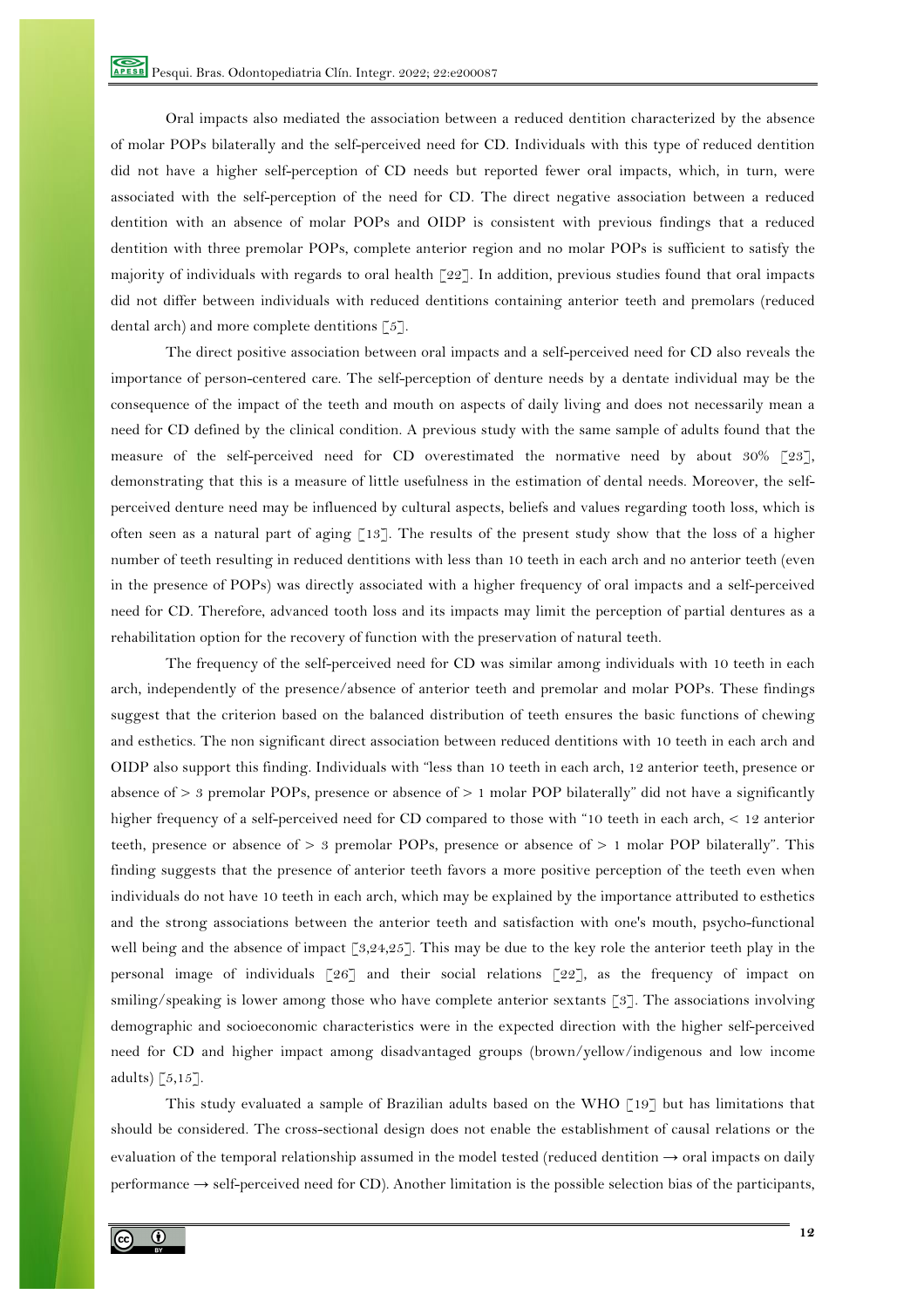as the exclusion of denture wearers led to a significant loss of the representativeness of the sample. The associations between self-perceived need for CD and skin color, income and oral impacts may have been underestimated due to the profile of the included sample. Moreover, individuals with a complete dentition (35.69%) were included among those classified as having a functional dentition ( $FD_{\text{Class}}$ ). Such individuals may have an even lower frequency of oral impacts and self-perceived need for CD compared to those that met all the functionality criteria defined by the dental functional classification system even with the loss of one or more teeth. Thus, the association between FD (ClassV) and self-perceived need for CD may be underestimated due to this potential positive effect of a complete dentition. This study was carried out through the analysis of secondary data and, thus, the researchers did not influence the questionnaire used. Considering that the Brazilian adult has a proportion of the lost component of the DMFT of 44.7%, that the CD is the second type of prosthesis most used by this population and it is the only type of dental prosthesis offered by public services [17], the evaluation of self-perception need for CD must be an adequate proxy for self-perception of functional limitations due to missing teeth. On the other hand, in a scenario in which more therapeutic options were available, such as removable partial dentures, the self-perceived need for CD could well be less, and the present results, therefore, may be an overestimation. Tooth loss can impair aesthetics and occlusion, which are essential oral health functions for this age group that represents the Brazilian working class. CD is still the only alternative for oral function rehabilitation for many people, representing a definitive solution for pain relief for missing teeth and other functional limitations presented by these adults. The strengths of the present study include the estimates generated by the statistical analysis, which considered sample weights and the complex sampling design. We used established indices that indicated the goodness of fit of the model to the data when compared to reference values.

The present results suggest that individuals in greater social disadvantage and those with greater tooth loss could benefit from educational approaches that highlight the importance of preserving their natural teeth and oral functions throughout life. Such actions should be accompanied by an increase in access to conservative treatment and rehabilitation with partial dentures. Recognizing the complexity of the subjective aspects of oral health and combining the clinical evaluation with an assessment of oral impacts with a focus on functionality centered on the person is fundamental to integral oral care contextualized to the social situation of each individual.

# **Conclusion**

Oral impacts mediated the association between reduced dentitions and self-perceived need for CD. Individuals with tooth loss may report need for CD, even when they have dental configurations compatible with functionality.

#### **Authors' Contributions**

| <b>FLC</b>           | https://orcid.org/0000-0002-4772-8088 | Conceptualization, Methodology, Formal Analysis, Investigation, Data Curation, Writing -                                                |
|----------------------|---------------------------------------|-----------------------------------------------------------------------------------------------------------------------------------------|
|                      |                                       | Original Draft and Writing - Review and Editing.                                                                                        |
| IК                   | https://orcid.org/0000-0001-9339-2821 | Methodology, Formal Analysis, Investigation and Data Curation.                                                                          |
| GACR <b>i</b> D      | https://orcid.org/0000-0002-7111-6567 | Conceptualization, Methodology, Formal Analysis, Investigation and Data Curation.                                                       |
| AAS                  | https://orcid.org/0000-0002-8704-5994 | Conceptualization, Methodology, Formal Analysis, Investigation and Data Curation.                                                       |
| LLFHC <sub>(D)</sub> | https://orcid.org/0000-0002-0892-9047 | Conceptualization, Methodology, Formal Analysis, Investigation, Data Curation, Writing -                                                |
|                      |                                       | Original Draft and Writing - Review and Editing.                                                                                        |
| <b>RCF</b>           | https://orcid.org/0000-0001-8897-9345 | Conceptualization, Methodology, Formal Analysis, Investigation, Data Curation, Writing -                                                |
|                      |                                       | Original Draft, Writing - Review and Editing and Supervision.                                                                           |
|                      |                                       | All authors declare that they contributed to critical review of intellectual content and approval of the final version to be published. |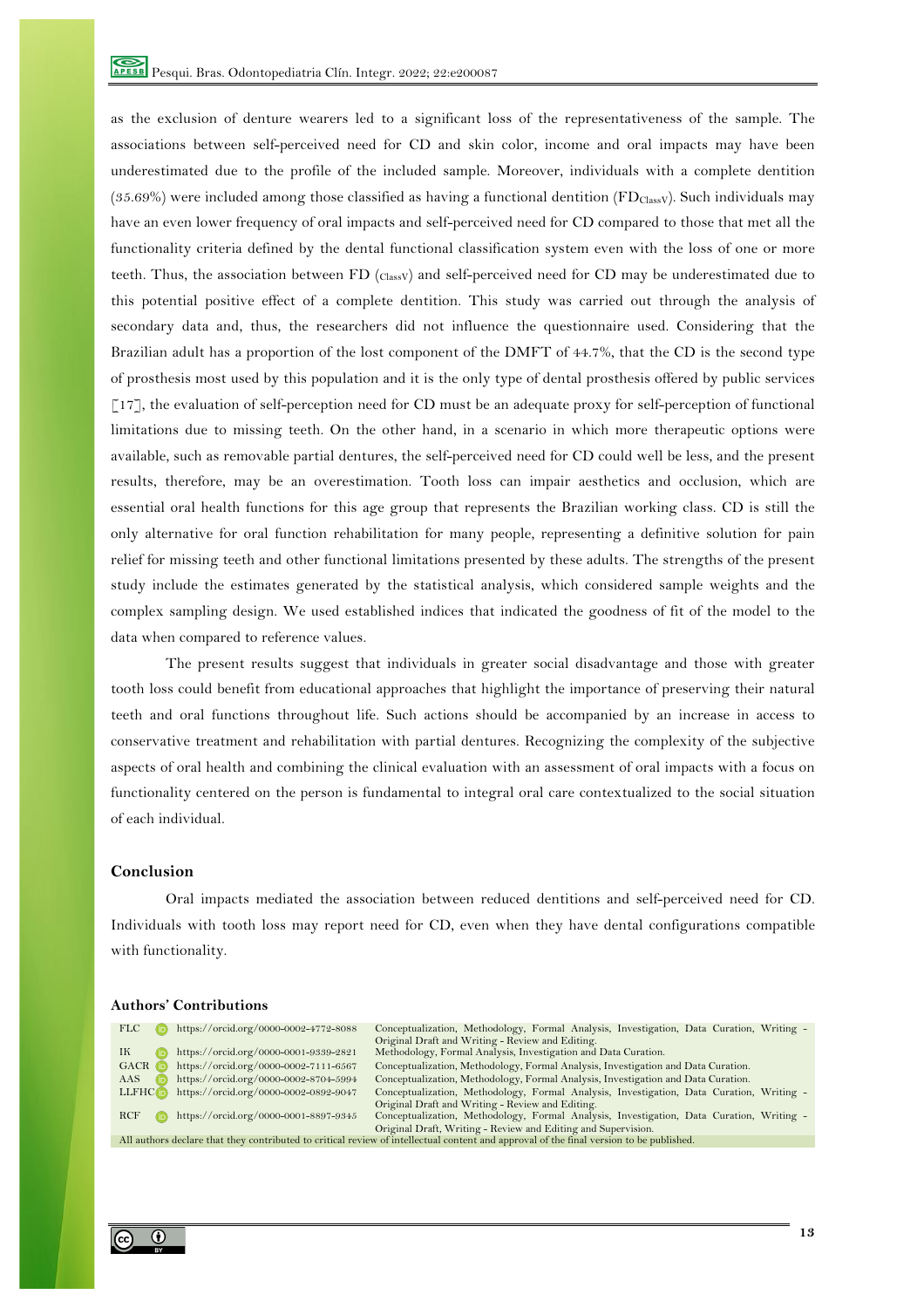# **Financial Support**

 The National Council for Scientific and Technological Development (CNPq) (Grant of a master's scholarship to the student FLC), the Coordination of Improvement of Higher Education Personnel (CAPES, participation of RCF in the Visiting Abroad program-PVEX 88881.172365/2018-01), the Research Foundation of the State of Minas Gerais (FAPEMIG, Financial support received by RCF in the research program, PPM PPM-00603-18) and the Coordination of Improvement of Higher Education Personnel (CAPES, Currently, grant of a doctoral scholarship to the student FLC).

## **Conflict of Interest**

The authors declare no conflicts of interest.

## **Data Availability**

The data used to support the findings of this study can be made available upon request to the corresponding author.

#### **References**

- [1] Glick M, Williams DM, Kleinman DV, Vujicic M, Watt RG, Weyant RJ. A new definition for oral health developed by the FDI World Dental Federation opens the door to a universal definition of oral health. J Am Dent Assoc 2016; 147(2):915-7. https://doi.org/10.1016/j.ajodo.2016.11.010
- [2] Benyamini Y, Leventhal H, Leventahal EA. Self-rated oral health as an independent predictor of self-rated general health, self-esteem and life satisfaction. Soc Sci Med 2004; 59(5):1109-16. https://doi.org/10.1016/j.socscimed.2003.12.021
- [3] Chalub LLFH, Ferreira RC, Vargas AMD. Influence of functional dentition on satisfaction with oral health and impacts on daily performance among Brazilian adults: a population-based cross-sectional study. BMC Oral Health 2017; 17:112. https://doi.org/10.1186/s12903-017-0402-5
- [4] Haag DG, Peres KG, Balasubramanian M, Brennan DS. Oral conditions and health-related quality of life: A systematic review. J Dent Res 2017; 96(8):864-74. https://doi.org/10.1177/0022034517709737
- [5] Ferreira RC, Kawachi I, Souza JGS, Campos FL, Chalub L, Antunes JLF. Is reduced dentition with and without dental prosthesis associate with oral health-related quality of life? A cross-sectional study. Health Qual Life Outcomes 2019; 17:79. https://doi.org/10.1186/s12955-019-1149-2
- [6] Kennedy E. Partial denture construction. Dent Items Interest 1925; 47:23-35.
- [7] Eichner K. Über eine gruppeneinteilung der lückengebisse für der prothetik. Dtsch Zahnarztl Z 1955; 10:1831-4.
- [8] Käyser AF. Shortened dental arches and oral function. J Oral Rehabil 1981; 8(5):457-42. https://doi.org/10.1111/j.1365-2842.1981.tb00519.x
- [9] Nguyen TC, Witter DJ, Bronkhorst EM, Pham LH, Creugers NHJ. Dental functional status in a southern Vietnamese adult population — a combined quantitative and qualitative classification system analysis. Int J Prosthodont 2011; 24(1):30-7.
- [10] Tan H, Peres KG, Peres MA. Retention of teeth and oral health-related quality of life. J Dent Res 2016; 95(12):1350- 7. https://doi.org/10.1177/0022034516657992
- [11] Lawal FB. Global self-rating of oral health as summary tool for oral health evaluation in low-resource settings. J Int Soc Prev Community Dent 2015; 5(Suppl 1):S1-6. https://doi.org/10.4103/2231-0762.156516
- [12] Barboza-Solís C, Porras-Chaverri M, Fantin R. Is tooth loss important when evaluating perceived general health? Findings from a nationally representative study of Costa Rican adults. Community Dent Oral Epidemiol 2019; 47(4):358-65. https://doi.org/10.1111/cdoe.12466
- [13] Lima de Paula LML, Sampaio AA, Costa JG, Gomes VE, Ferreira EF, Ferreira RC. Courses from tooth loss to successful rehabilitation with denture: feelings influenced by socioeconomic status. SAGE Open Med 2019; 7:2050312119874232. https://doi.org/10.1177/2050312119874232
- [14] Chalub LLFH, Borges CM, Ferreira RC, Haddad JPA, Ferreira EF, Vargas AMD. Association between social determinants of health and functional dentition in 35-year-old to 44-year-old Brazilian adults: a population-based analytical study. Community Dent Oral Epidemiol 2014; 42(6):503-16. https://doi.org/10.1111/cdoe.12112
- [15] Vale EB, Mendes ACG, Moreira RS. Self-perceived oral health among adults in Northeastern Brazil. Rev Saude Publica 2013; 47(Suppl 3):98-108. https://doi.org/10.1590/S0034-8910.2013047004893
- [16] Kassebaum NJ, Bernabe E, Dahiya M, Bhandari B, Murray CJ, Marcenes W. Global burden of severe tooth loss: A systematic review and meta-analysis. J Dent Res 2014; 93(7 Suppl):20S-28S. https://doi.org/10.1177/0022034514537828
- [17] Brasil. Ministério da Saúde. SB Brasil 2010: Pesquisa Nacional de Saúde Bucal: Resultados Principais. Secretaria de Vigilância em Saúde. Secretaria de Atenção à Saúde. Departamento de Atenção Básica. Coordenação Nacional de Saúde Bucal. Brasília: Ministério da Saúde; 2011. 92p. [In Portuguese].
- [18] Silva NN, Roncalli AG. Sampling plan, weighting process and design effects of the Brazilian Oral Health Survey. Rev Saude Publica 2013; 47(Suppl 3):3-11. https://doi.org/10.1590/S0034-8910.2013047004362